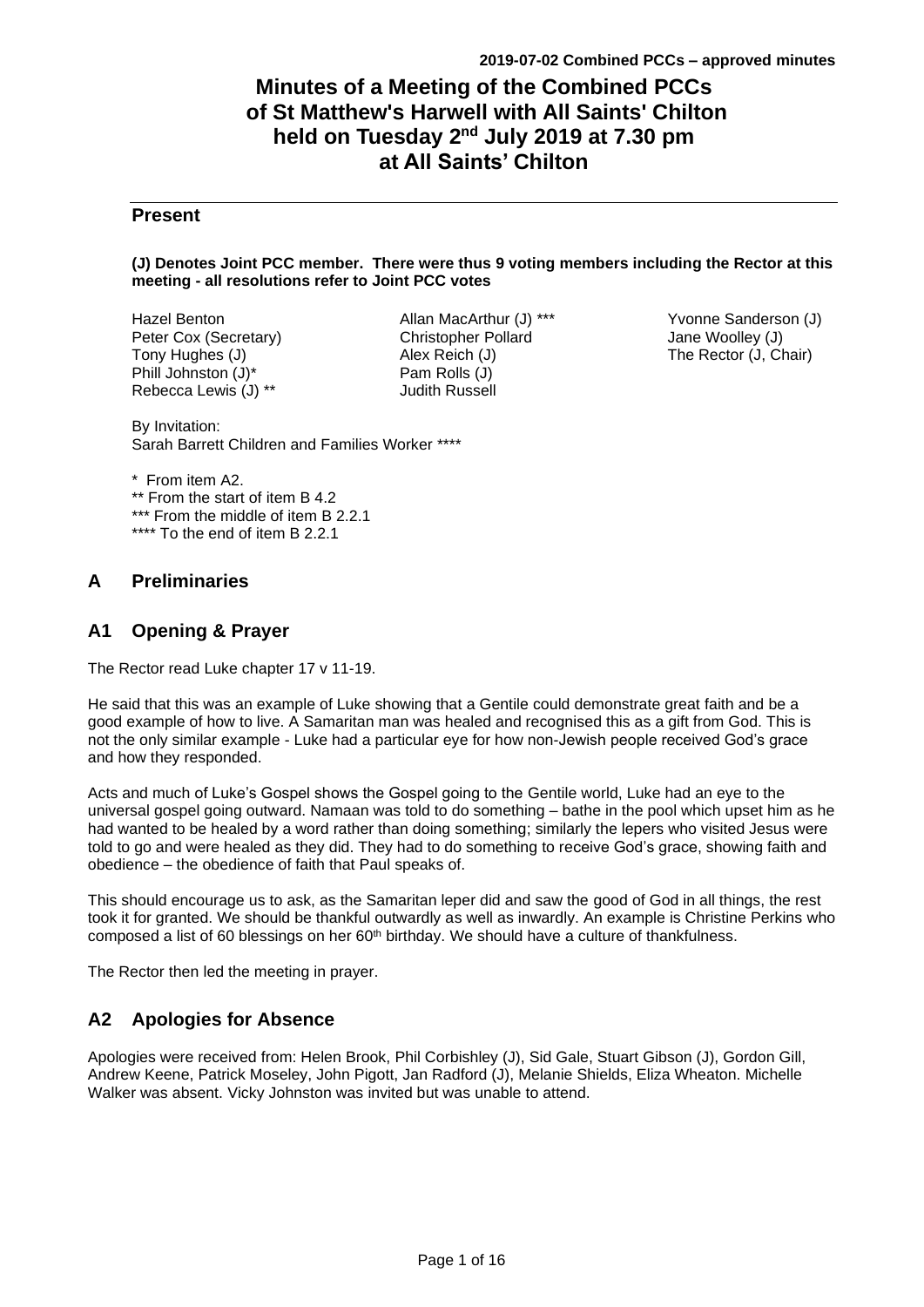## **A 3 Minutes of Previous Meetings**

## **A 3.1 Minutes of the July 2019 meeting**

Paper O is the Minutes Subject to Formal Approval.

There were the following corrections.

#### **Item B4 World Mission Group Report: Item B4.1: Update and Plans**

Spellings of Endri, Dyshi, Tabacu and Shkoze corrected.

Proposal: 5<sup>th</sup> Bullet point deleted and new paragraph added:

After also considering options to support missionaries in Uganda and though Latin Link in Latin America, the World Mission Group have suggested supporting Endri and Dyshi Tabaku who lead 'Light of the World' church in Shkoze, a suburb of Tirana in Albania. Endri and Dyshi have been supported by BMS World Mission in the past (not currently) and are known to Helen and Tim Brook, who worked with them in Albania.

#### **Background**

Paragraph 4 changed from: "based in a town called Schloss" to: "based in a suburb of Tirana called Shkoze"

## **Opportunity**

Paragraph 3 deleted

#### Fourth CPCC member's question changed from:

"The World Mission Group has only brought one proposal to the CPCC, what about **the Sharlands' work in Uganda?** Helen Brook and other WMG members said that they had considered supporting **the Sharlands' work**, but the Albania work seemed a better choice. "

To

"The World Mission Group has only brought one proposal to the CPCC, what about **the work in Uganda which Yvonne Sanderson has connections with?** Helen Brook and other WMG members said that they had considered supporting **this work**, but the Albania work seemed a better choice."

## **Items C5.1 Deanery and Diocesan Synod and C 5.2 Common Vision Conference**

The second uncorrected copies of these items have been deleted.

On approval the minutes were signed by the Rector.

## **A4 Actions / Matters arising**

Paper P refers, reproduced here with updates:

#### **FROM OCTOBER 2018 MEETING:**

#### **ITEM B 5 Worship Services**

**Action:** Combined PCC Secretary to add "Review of Worship Services" to October 2019 Agenda **Status:** In Hand

#### **FROM APRIL 2019 MEETING:**

## **ITEM B 2.4.2 CAP Centre**

**Action:** Combined PCC Secretary to add CAP Centre Annual Report to July Agenda **Status:** Complete

## **ITEM B 2.4.3 Didcot Emergency Foodbank**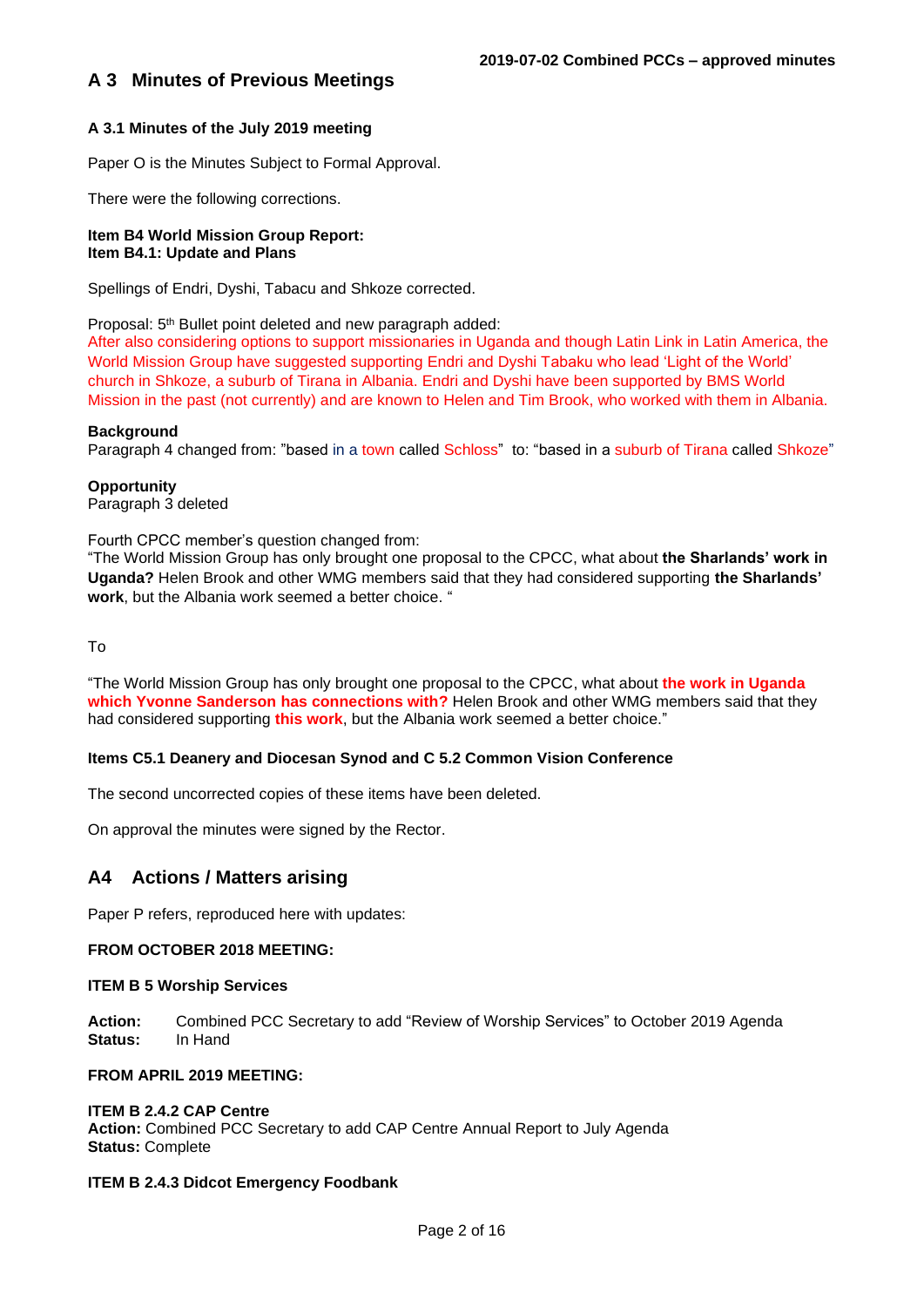#### **Heading 2: Response to Emergency Appeals heading**

**Action:** World Mission Group to consider giving to disaster appeals and restricted giving to World Mission **Status:** Deferred to October 2019 Meeting.

## **ITEM B 2.5 Social and Community Including Walking Group, Harvest and Christmas activities**

**For Information:** The Social Committee is being coordinated by Yvonne Sanderson, and other members are Jeremy Sanderson, Phil Garner, Vicky Johnston, Steve Hale, Suzi Daines and Jonathan Mobey

#### **ITEM B 4: World Mission B 4.1 Update and Plans**

**Action:** World Mission Group to submit a paper on the proposal to support the Mission in Shkoze to the July Combined PCC meeting.

**Status:** Deferred to October 2019 Meeting.

**Action:** World Mission Group to bring proposed allocation of annual funds to the July Combined PCC meeting.

**Status:** Deferred to October 2019 Meeting.

#### **ITEM C 1.3: Annual Re Adoption of Data Protection Policy**

**Action:** Rector and Data Protection Officer to adapt policy. Combined PCC Secretary to circulate policy and add to July CPCC meeting agenda. **Status: Deferred to October 2019 Meeting** 

#### **ITEM: C3.2 Annual Re-Adoption of Safeguarding and Social Media Policies**

**Action:** Safeguarding Officer to check wording and confirm version of Social Media Policy **Status:** Deferred to October 2019 Meeting.

**Action:** Rector to sign policy, arrange for all Church Wardens to sign policy and return policy to Diocesan Safeguarding Advisor

**Status:** The Rector confirmed that the safeguarding policy has been signed and forwarded to the Diocese.

## **A5 Other Joint Issues**

The Rector said that there were no other joint issues.

## **B Mission Strands**

## **B 1 Children, Youth and Families**

#### **B 1.1 Update and Plans**

Papers D refers –

- Update on Sunday Groups, including Kids Church, Crèche, Pebbles, Updates on Youth Fellowship, Pebbles Family Service, Fledgelings and Holiday Club.
- Updates on Schools including Y Club and Reflective spaces.
- Reports on specific services including Christening and Thanksgiving Services and other events
- Reports on events including Parenting Course, STEAM and Harwell Feast and Alpha Away day
- **Key dates**
- Actions.

Children and Families Worker Sarah Barrett highlighted the following from the report:

#### **Change of Venue for Harwell Fledgelings**

Sarah explained that they had not held two weeks of Fledgelings at Harwell Church Hall due to the presence of ants and the ant powder being used to control them. Fledgelings had been held in St. Matthew's church instead, with the seating arranged around an open space.

There has been some positive feedback, a few people had not been in the church before. The acoustics are better and the carpet is great. The Coffee servers are in church rather than in the kitchen.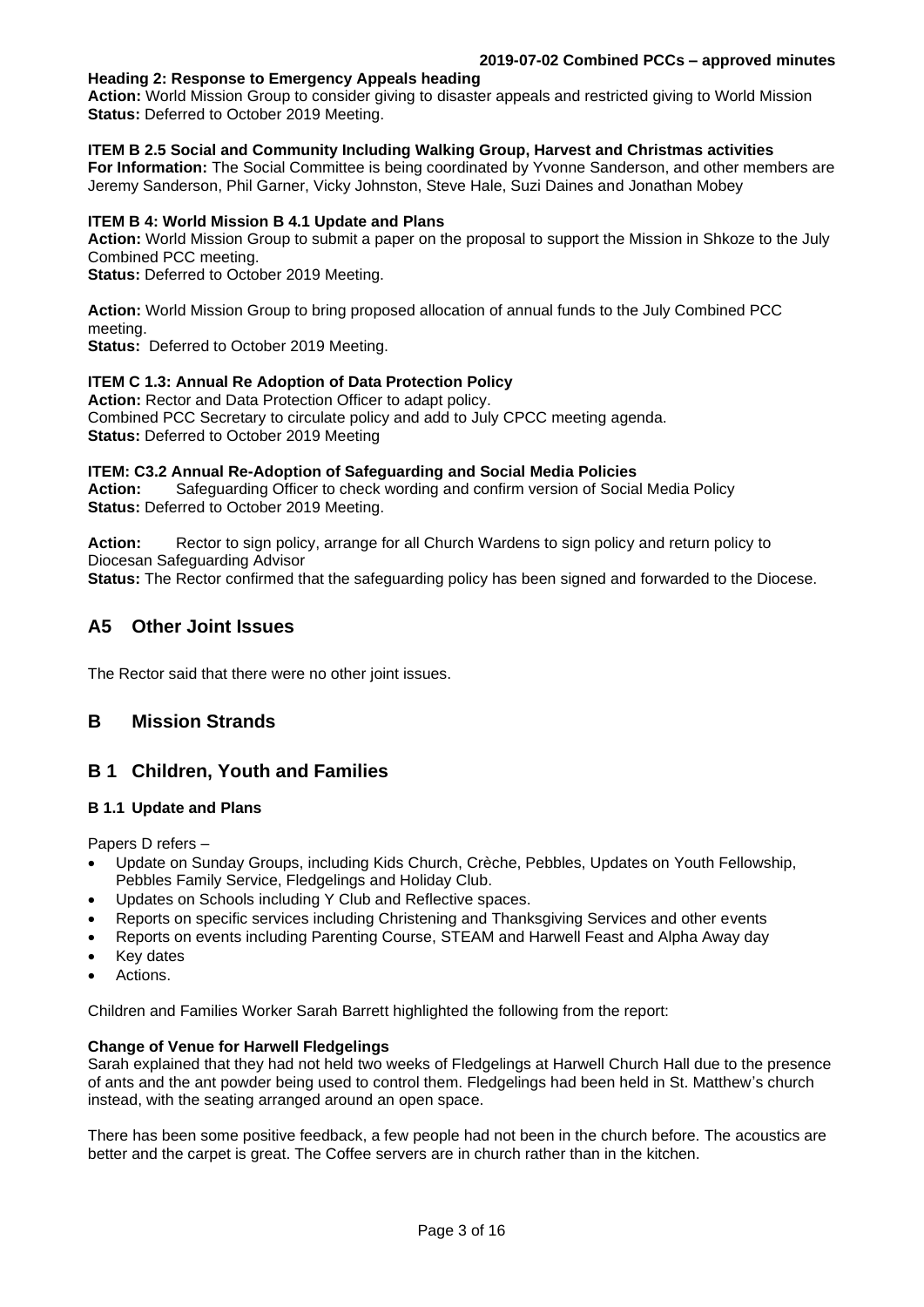The Children and Families Workers were considering this change in venue before the problem with the ants. They will now discuss a permanent move with the Harwell Church Wardens

## **Youth Fellowship**

Over the summer and in the new term they will recruit new volunteers to enable the group to expand.

## **Church Stalls at Chilton Steam Festival and Harwell Feast**

Jane Woolley said that she agreed with the point raised in the report that the STEAM festival and Harwell Feast were difficult environments to meaningfully engage people and wonders if they are a good use of Children and Families Workers' time

Discussion ensued including comments grouped up under these broad headings:

#### **Reach**

- It would be a shame not to have a presence at the Feast as it is a high-profile event.
- A lot of people attend both events from outside the local area, It is good to be reaching out beyond the parishes.
- Sarah Barrett agreed and said that we need to be clear what we are doing and similar stands could be run by volunteers without the CFWs.

#### **Branding**

- Sarah Barrett said that it was really busy, but a significant number of people would not have known it was run by the churches. If we continue to have stands at these events, it should be made clear that it is a church stand by giving away a prayer or having a craft make with the church mentioned.
- A PCC member had helped with another busy stand at the STEAM Festival, which had a competition activity with branded prizes, otherwise they would have had the same problem with people not knowing who the stand was being run by.
- The Rector said that the stands could be to raise awareness of the Churches in the community. They should also have some element of our message, say, of reconciliation and peace, but not a full "Soap Box" preach.
- Sarah Barrett said that there could be e.g. a Lord's Prayer colouring in.

#### **Volunteers**

- Sarah Barrett said that the Children and Families Workers prepare and attend in their paid time.
- Jane Woolley also organises people to help with refreshments at the Feast. She could ask more nonchurch people to help to free up volunteers.
- Sarah Barrett said that she had asked other people to help, but the CFW volunteers help with a lot of things already, it is the same people helping each time
- We have had a stand at the STEAM festival for the last two years.
- We could concentrate on one of these so we don't spread the resources too thinly. The Feast has become a lot busier in recent years attracting more people from outside the parishes. There are so many stands and activities that people do not spend long on any one stand.
- Sarah Barret said that the STEAM Festival is a better fit than the Feast.
- The Rector suggested that we could just do one.
- To be sustainable we would need to have more volunteers
- The Rector said that currently the activity around these two events takes the equivalent of week of both CFWs time (40 hours).

The Rector thanked the Children and Families Workers for their report, there is a lot going on and a lot of potential. Youth is a big area of development. Young People and Mental Health of Young People is a Diocesan and National Church priority. Holiday Club 2020 planning will start soon.

## **B 2.2 Baptisms, Weddings and Funerals**

This item was taken at this point so that Sarah Barrett could comment.

These papers refer: Paper E: Weddings Protocol June 2019 Paper F: Funerals Protocol June 2019 Paper G: Baptism and Thanksgiving Protocol June 2019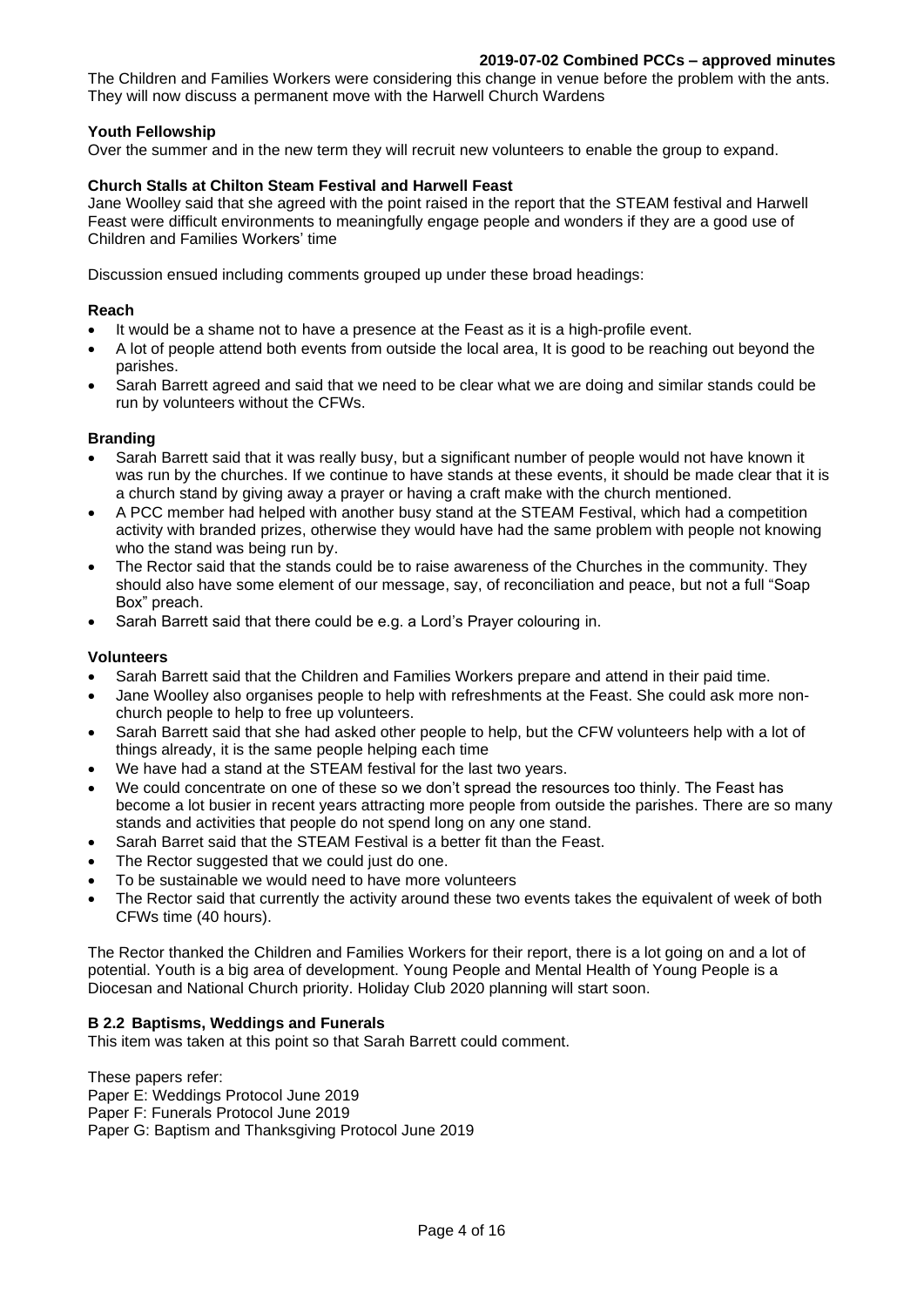The Rector said that the three papers are working documents for the people involved in these services and tie in with General Data Protection Requirements (GDPR) - they are written to be as GDPR compliant as possible. They are drafts and subject to review and revision. Any input is welcome.

## **B 2.2.1 Baptism Protocol**

## **Baptism Anniversary Cards**

Jane Woolley said that for Harwell only she keeps a list of baptism anniversaries and delivers cards up to the 4 th anniversary. The protocol is satisfactory but one aspect proposes changes to this – adding a leaflet etc. She asked if she should carry on with sending the cards as some are due. Sarah Barrett said that she should, this is one of a number of items to discuss with the Rector. The Rector said that the protocol is not complete yet.

The Rector said that we have a lot of baptisms and thanksgivings and we should make as much as possible of the opportunities they bring.

Sarah Barrett agreed with this and said that we do not see the families again unless they are church families. The Children and Families workers invited all of the baptism and thanksgiving children and families from the last two and a half years to a thanksgiving service but only received replies from a few. For some there has been no contact for two and half years.

Comments included:

- Because of the current low level of response, there is lot of potential for increased connection and spreading of the gospel message. People that have stopped attending Sunday services sometimes restart after funerals, but the opportunity is bigger with baptisms because of the numbers involved. A small change could make a big difference.
- The Parenting of Children courses are rare so may be a good draw.
- The Rector said that there are a few possibilities and opportunities to engage including the STEAM Festival, the Harwell Feast, regular emails and the Parenting course.
- The relative success with Fledgelings mums shows the benefits of keeping in touch with the families. Personal contact is very important in sustaining relationships. Sarah Barrett said that it is part of the process that a Children and Families worker accompanies Pam Rolls or the Rector when they visit the families to talk about the service, to start a relationship with the family so the child and parents attend Fledgelings etc. in due course.
- In most cases the friends and families leave straight after the baptism service and do not stop for coffee afterwards. It was suggested that coffee after the service was mentioned at the baptism preparation meeting. This was discussed and it was suggested that coffee could be served *before* the services in church instead, or at the Chilton Village Hall.
- Sarah Barrett confirmed that the churches will supply the candles to take home at the baptism and thanksgiving services. The candle is to be lit on each anniversary and can be brought back to the annual Baptism and Thanksgiving Celebration service.

## **B 2.2.2 Weddings and Funerals Protocols**

The Rector said that the weddings procedure covered what we currently do; there is not a great deal of follow-up. Anniversary cards could be sent once or several times

There were no comments on the Funerals Protocol.

The Rector invited further comments.

## **B 2 Evangelism and Discipleship of Adults**

## **B 2.1 Home Groups**

#### **Lent Central**

The Rector reported that the Lent Central series of meetings has taken place. About 30 people attended, a quarter of whom were not in a Home Group. There was encouraging feedback and those who attended said that it was worth repeating, either at Lent or another time of year. There are no firm plans for this as yet though.

The Home Groups continue to meet with about 70 people involved.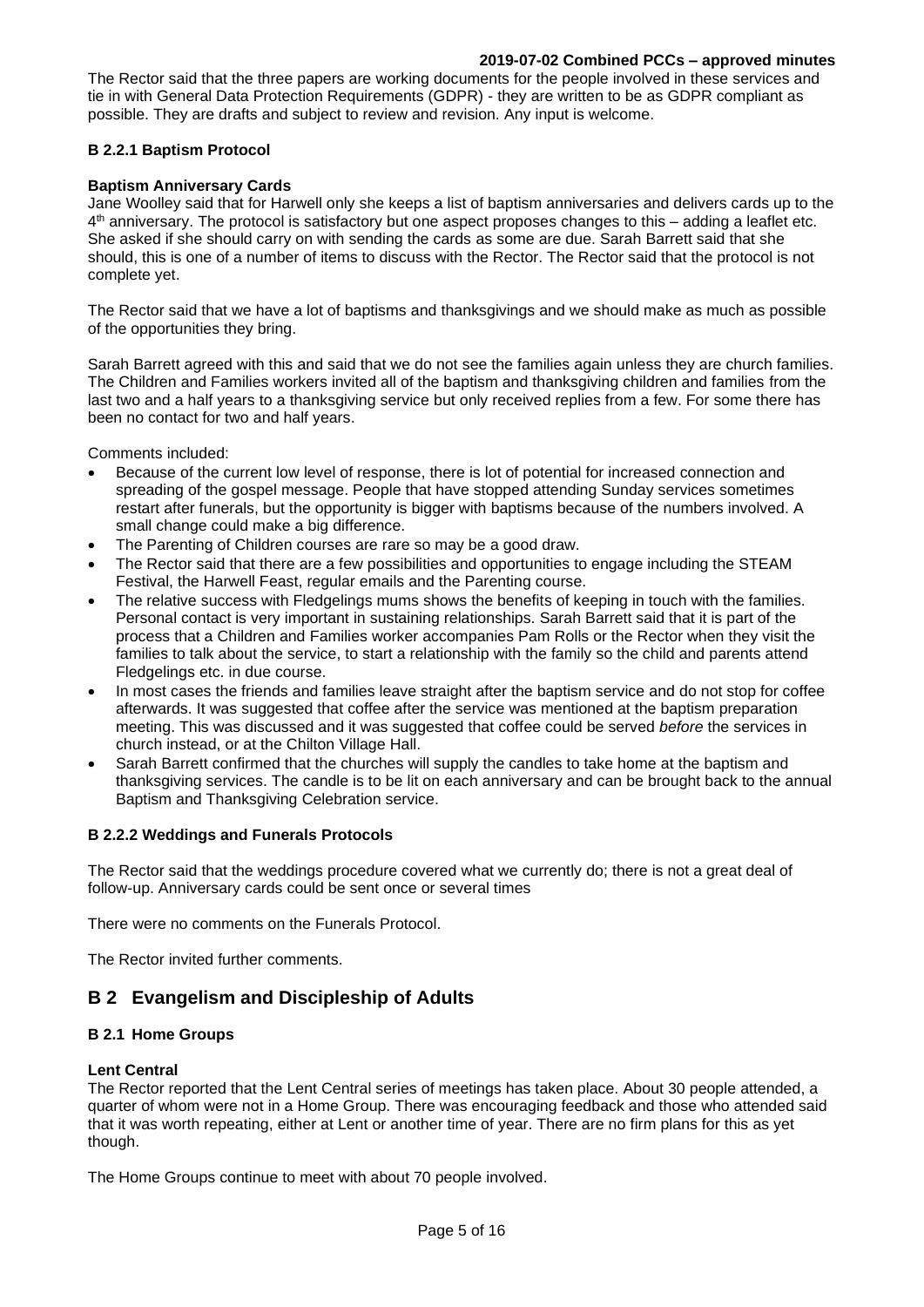## **B 2.2 Baptisms Weddings and Funerals**

#### **This item was taken earlier in the meeting.**

#### **B 2.3 Alpha and Christianity Explored**

The Rector reported that the daytime Alpha course has just finished and the attendees will continue with a Christianity Explored course. It is run by Jean Barton and others.

Another evening Alpha course is being planned. The Rector is starting to contact potential team members.

#### **B 2.4 Responding to Financial Need**

#### **B 2.4.1 Christians Against Poverty (CAP) Money Courses**

The Rector reported that the courses continue on Saturday mornings. A few other courses have been run including on a one to one basis.

#### **B 2.4.2 CAP Centre**

Paper H refers: CAP Annual Report 2018 for the Didcot and Wallingford Area CAP Debt Centre

#### **Annual Report and Accounts 2018**

A PCC member said that the main heading of the paper is "Report and Accounts 2018", but there are no accounts. Is the centre financially viable?

The Rector said that there was a small surplus last year. He will circulate the accounts.

#### **ACTION: Rector to circulate CAP Centre Accounts**

A PCC member said that it was good that there are other sources of financial support as well as the contributions from the member churches. It sounds very healthy.

The Rector said that our local CAP Centre pays a regular fee to national CAP which gives the advice and makes the debt management arrangements with creditors. National CAP also fundraises and has regular givers. Centre staff wages are also a significant expenditure. The partner churches and some individuals fundraise for the Centre.

A PCC member highlighted the fresh food collections from supermarkets mentioned in the report. She suggested that the CAP Centre could also link up with SOFEA Oxford which provides food, and training in the logistics industry for jobs to help the clients go debt-free.

The Rector said that he would discuss this with Liz Roberts and Sue Bright the CAP Centre manager.

#### **ACTION: Rector to discuss SOFEA Oxford with Liz Roberts and Sue Bright**

#### **Celebration Service**

The Rector said that the Didcot CAP churches are proposing having a service to celebrate and promote the work of CAP at the Civic Hall on 24<sup>th</sup> November. They have had a similar celebration service when the Centre expanded to include our Didcot area.

The Rector said that he hoped that Combined PCC members are encouraged that CAP is effective at what they are seeking to do. It is complicated and hard work. They have helped a number of people from our parishes. It is a good national witness too, being endorsed by Money Saving Expert Martin Lewis.

#### **B 2.4.3 Didcot Emergency Foodbank**

The Rector said that we continue to collect for the food bank at both churches.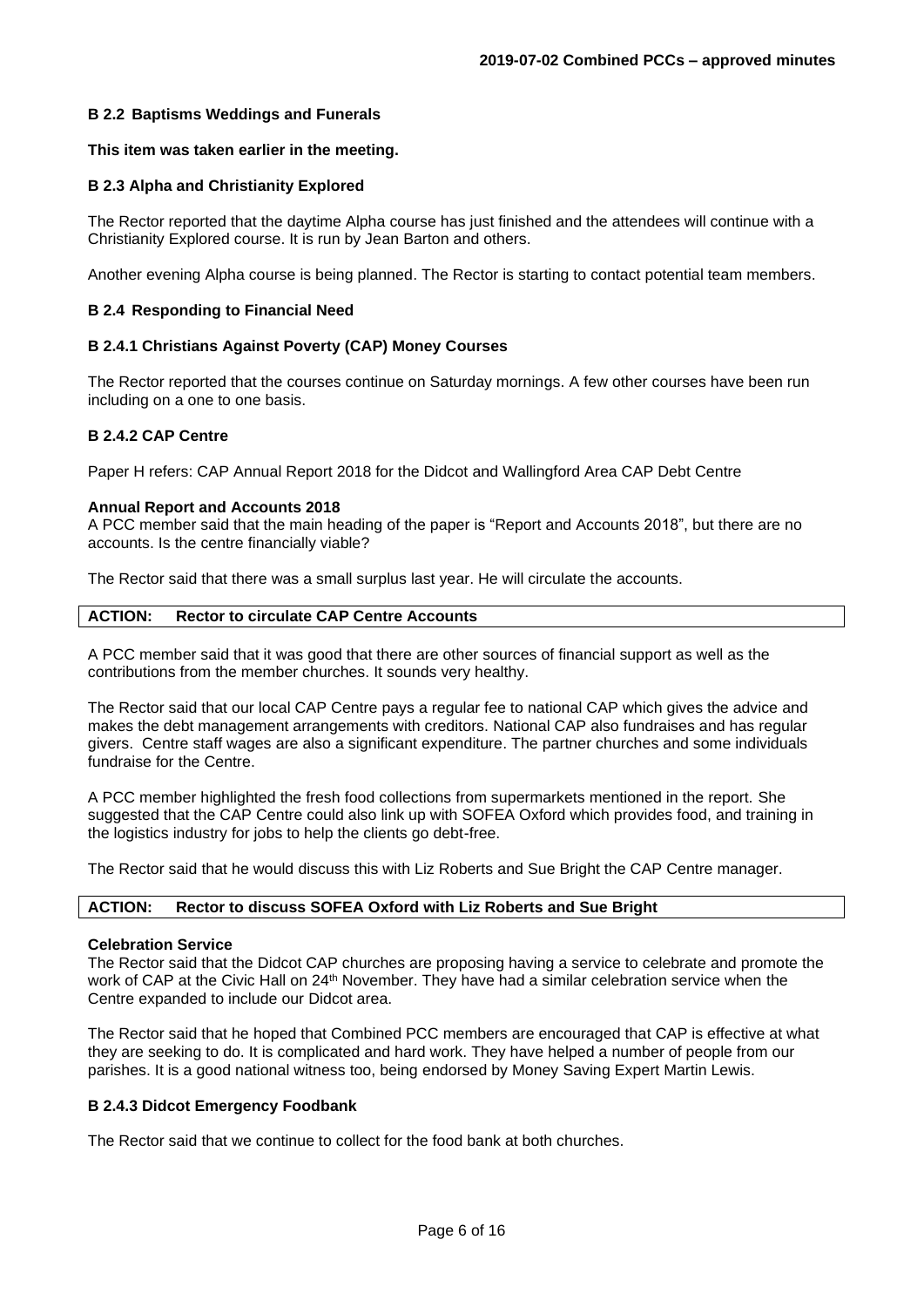## **B 2.5 Social and Community**

The Rector asked Yvonne Sanderson to report, and apologised that he had not asked her before the meeting.

Yvonne Sanderson reported on recent and upcoming social events:

## **Recent Events**

- **Walk**: The walk around Chilton was led by Steve Hale. 20 people of all ages participated, church people and their friends and relatives, they mixed and talked and it was an enjoyable event.
- **Car Treasure Hunt:** 11 cars participated, driving around the Oxfordshire Countryside following clues to find 'treasure', at least two non-church families attended, some people brought friends. Some people attended because it was Fathers' Day but it was stated that some had to miss it due to the clash.
- **Hospitality Sunday**: Guests and Hosts eating lunch together. There were about six host families and some people delivered meals to those that could not get out

## **Upcoming Events**

- **Summer Events:** a walk, a trip to Gaydon Motor Museum, Seaside Beach trip and a Curry Night.
- **Autumn Events**: Quiz night 5th October, Barn Dance and Céilidh.

The Beach trip has been done before and was enjoyable.

The Rector added that we will join in on the Diocesan Pilgrimage from Dorchester to Oxford in October.

He said that the Social Program is going quite well, people are engaged and enquirers attend. The events bring people together so we get to know one another and reach out people who don't usually attend church. Some of the events have been done before; they draw an interesting range of people including those on the fringes of church life.

The Rector thanked Yvonne Sanderson for the update and the leadership she gives to the Social group. Yvonne said that she had a good team.

## **B 3 Pastoral Care**

Paper Q refers: Report on Visiting Team Volunteers, Leaders, Advertising, Easter Home Communions, Generation Gold Services including Harvest Service and lunch and thanks to all who help. Appeals for help with the visiting and Generation Gold refreshments.

Pam Rolls highlighted the following points from the report:

## **Visiting**

There is more and more of a need in the parish for this ministry as there is a lonely and ageing population. The visiting teams are finding that they are busy and she asked for prayer for discernment of more people who can join the visiting teams especially in Harwell and for leadership of the Harwell team. The team members are getting older too!

## **Service**

There will be a pastoral care focus in a service at the end of September, including Evergreens and Generation Gold and older people in particular.

## **Home Communions**

There are a growing number of Home Communions as people are ageing and not getting out.

## **Generation Gold**

The Generation Gold Services have been held for the last four years and they are growing, over 60 people attended each of the last two services. New people attend each time, including non-church people. It is a lovely atmosphere. A number of people provide food and music. The next service is in September in Chilton Church with a Harvest Lunch.

A lot is also going in the congregations with people visiting their neighbours, but it would be good to have people who are particularly gifted on the pastoral teams.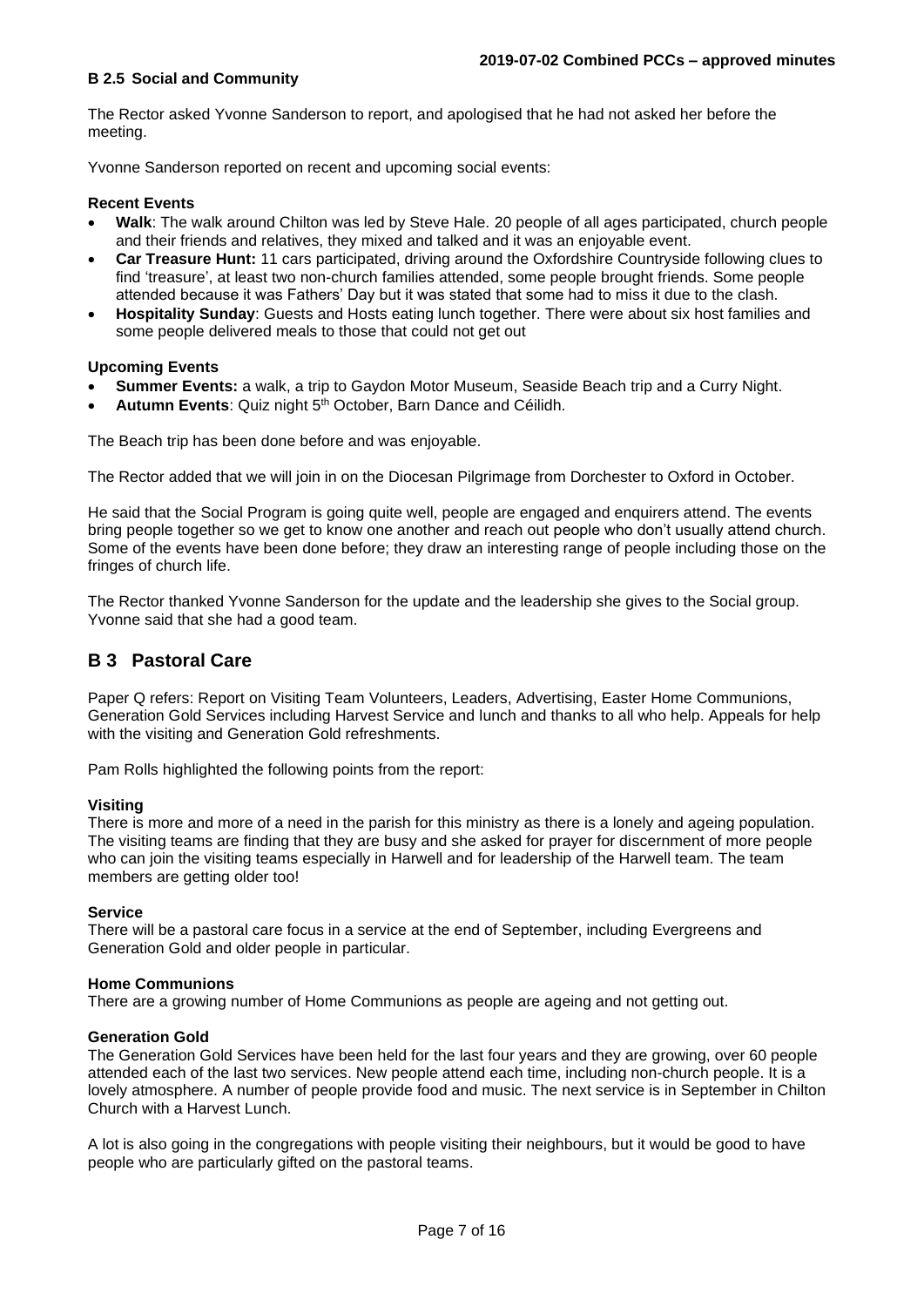## **B 4 World Mission**

## **B 4.1 Update and Plans**

## **B 4.2 Proposed Albania Partnership**

Paper R Refers.

The Rector said that the paper was summary of the presentation that Helen Brook gave at the July Meeting. He explained the background and proposal: There is a church in Albania that Helen and Tim Brook supported for a number of years when they were missionaries there. The World Mission Group is proposing that the Benefice develops a relationship with this church with regular contact, prayer and potentially visits. There is nothing specific yet proposed for financial support. It could be that we develop a relationship and consider financial support separately at a later date.

There are two funding streams available for World Mission support:

**Project funding**: 10% of some recent Harwell legacies has been put aside for a single World Mission Project run by a mission group that we have or could develop a relationship with (rather than give small amounts to a lot of different projects). In this case it may be that the Albanian Church needs a new building.

**Long-Term Funding**: Both churches budget a proportion of their regular income to support Mission Partners on a regular basis. Christine Perkins, a missionary that the Benefice has supported long term has recently retired, freeing up some long-term World Mission funding.

The Rector asked if we needed more information to give a formal go ahead.

Comments included:

- This is a great idea and they supported the proposal in principle but needed to see initial and ongoing costs to see what funds are needed. There was some agreement to this
- We do not want to over-promise then let the Albanian church down later we must avoid getting hopes up. Another PCC member agreed and added that we could agree a long-term relationship in principle but subject to having details of the finances required and we cannot go further until we have these from the World Missions Group.
- We could say that we can help in some way but not confirm financial support. There was a lot of agreement to this.
- The Rector said that we could agree partnership in principle and discuss practical terms or particular finances.
- Is there a ball park figure available?
- Chilton may not be able to contribute much financial support. The Rector said that we would decide this as a Benefice and still provide financial support.
- A WMG member said that there are only two members on the WMG at the moment as the other member is away.
- Even if we decided that the proposal was not something we were happy with, we would provide feedback on why.
- We need a proposal to understand the financial requirements and because it is a long-term commitment. We very much want to see the proposal and go ahead if we can.
- The Rector said that if we put in the World Mission budget that one part is the Albanian project then the project could be specified later.
- The Rector said that there could be trips to Albania.

The Rector summed up by saying that we are happy that the World Mission Group include Albania in the World Mission Budget and open discussions about what the long-term project could be and start to get to know them and communicate prayer needs.

#### **There was a general sense of agreement to this.**

**ACTION: World Mission Group to submit a paper on the proposal to support the Mission in Shkoze to the October Combined PCC meeting.**

**ACTION: World Mission Group to bring proposed allocation of annual funds to the October Combined PCC meeting.**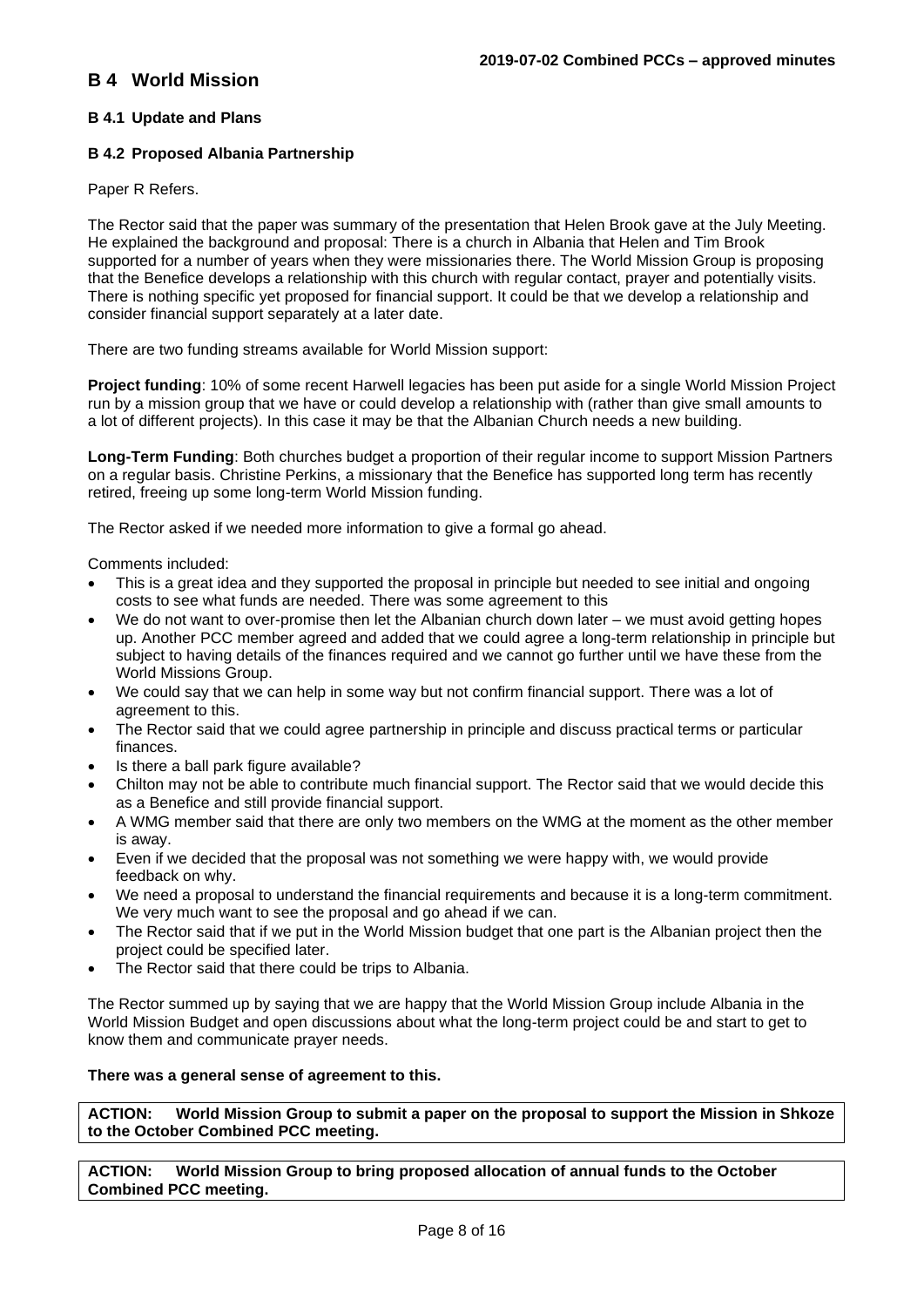## **B 5 Worship Services**

#### **B 5.1 Update including Fresh Expressions**

The Rector said that there is nothing to report. The current 'Fresh Expressions' services in the Benefice are Generation Gold and Pebbles Family Services.

## **C 1 Communications and Operations**

#### **C 1.1 Update and Plans**

Paper C refers: A list of the Church Administrator's regular tasks and recent activities in the following areas: Weekly Services, Ridgeway Broadsheet, Social Events, GDPR, Church Administrator Network, Fliers/Leaflets/Posters, Church Hall and Other activities.

It was stated that the cleaner was a contractor and not an employee of the Benefice and the Church Administrator was supervising this contractor. The list will be amended as appropriate.

Hazel Benton said that the she and the Employment Group are available for any training and development needs that the Church Administrator has.

The Rector said that Vicky Johnston is working very hard and had a long list of work. He will pass his thanks to her.

#### **C 1.2 General Data Protection Regulation**

Paper I refers: A report on a meeting between the Rector, Church Administrator and Chris Pollard on GDPR requirements. Chris Pollard is a barrister with experience of GDPR.

The Rector reported that this had been a very helpful meeting.

Chris Pollard said that he was providing advice as a PCC member, not as a legal advisor. He highlighted the following points:

One required action is that the Joint PCC is the data controller for the two churches, similar to the delegated safeguarding role. A data controller can be a company or an existing entity such as the Joint PCC.

The meeting with the Rector has decided on the required roles. We also need to determine how long to hold personal data for following up of baptisms, weddings and funerals.

The Information Commissioner's Office has given standard guidance on retaining and using data for legitimate interest, what falls outside this has not yet been determined. We need to take a practical decision as we cannot contact people after these events according to the strict letter of the law, but this has not been tested in court, so we should carefully consider then clearly record our decisions.

Centralising data is better for security. Also policies should say that that after a specific amount of time, data should be deleted.

We need to formalise processes e.g. for baptism, that contact afterwards is a legitimate interest under GDPR, and detail why - we think that it is a church duty to support and follow-up, or this is an expected practice by a higher authority e.g. the Bishop. Then hopefully working with the Rector and Church Administrator a Data Protection and Privacy Policy will be composed, compliant and containing responsible practice for what we do, for sign off in October. Any thoughts or suggestions should be given to him.

The Rector thanked Chris Pollard for his work.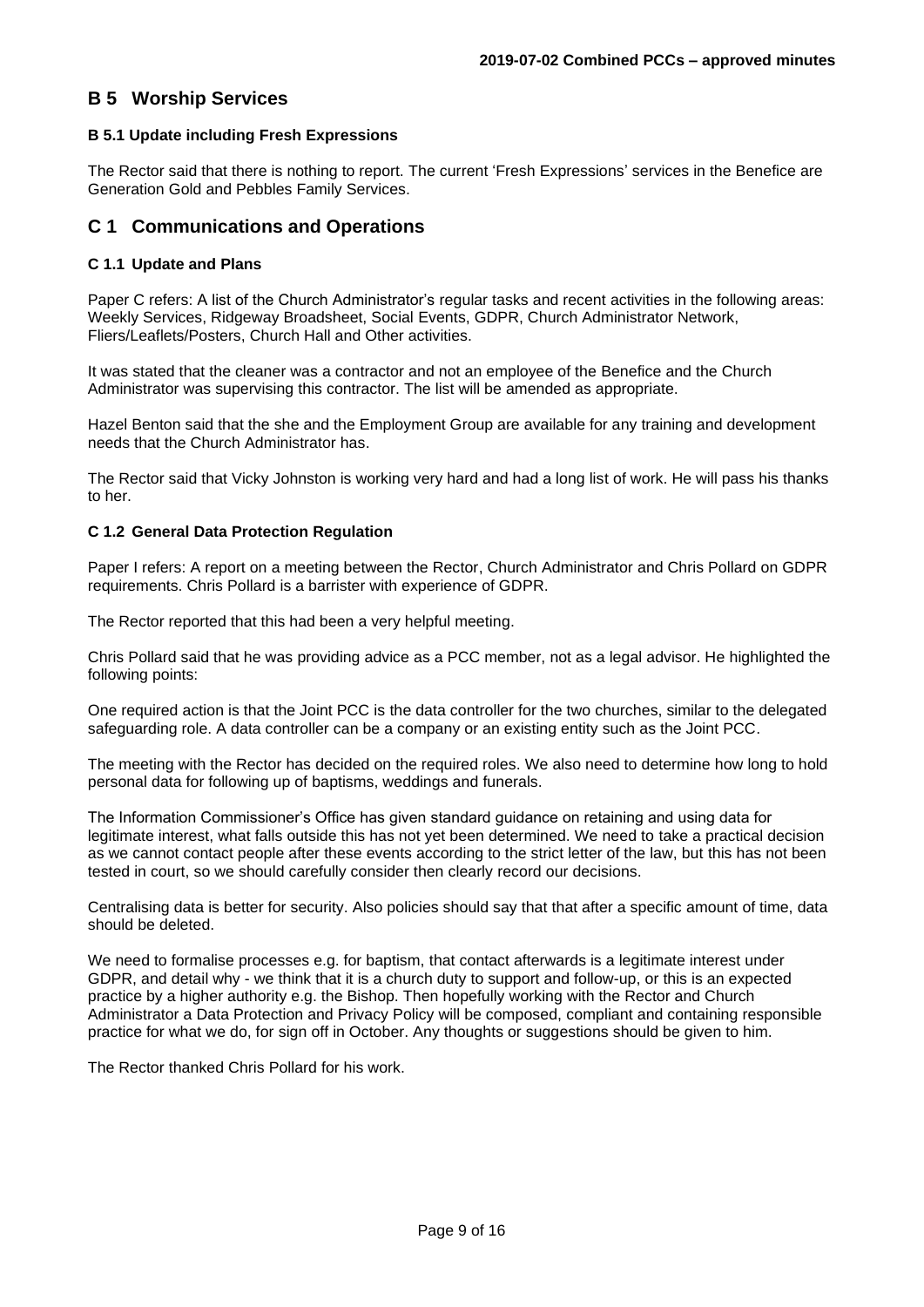| <b>Resolution</b> | That the Joint PCC is Data Controller for the Benefice as described in<br>Paper I |                 |  |                       |                                                    |
|-------------------|-----------------------------------------------------------------------------------|-----------------|--|-----------------------|----------------------------------------------------|
| <b>Proposed</b>   | Rector<br>(Chair)                                                                 | <b>Seconded</b> |  | Passed by<br>the JPCC | Unanimously<br>(9 JPCC<br>members were<br>present) |

#### **C 1.3 Annual Re Adoption of Data Protection Policy**

The Rector said that some customisation of the generic policy template provided by the Diocese was required so this had been deferred.

**ACTION: Rector and Church Administrator to adapt policy in discussion with Chris Pollard. Combined PCC Secretary to add to October CPCC meeting agenda.**

## **C 2 Stewardship and Finances**

Paper J refers: A summary of the recent Stewardship Committee Meeting, covering 2019 Income Projection, Parish Giving Scheme, Electronic Giving, Donation Websites, Children and Families Worker Funding and items for the next meeting in November.

The Rector explained that the Stewardship Committee is focussed on income and fundraising. It is made up of the Chilton and Harwell Treasurers, the Harwell Book-Keeper, the Rector and Pam Rolls. It may be good to also have the churchwardens on the committee.

In answer to a question, the Rector said that a former Harwell Treasurer had been unable due to personal circumstances to continue as Treasurer, but wanted to continue helping, so the bookkeeper role was split off from the Treasurer role, and having both Treasurer and bookkeeper roles has worked well since.

The Rector highlighted the following points from the report:

#### **C 2.1 2019 Income Projection**

Income and fundraising are both projected to be slightly down on previous years.

#### **C 2.2 Electronic Giving**

There are two proposals from the Stewardship Committee covering this in paper J which are described below. The paper includes a graph showing the fall in cash transactions and corresponding rise in electronic transactions, last year cash transactions dropped 16%. The Rector said that we are not going to stop accepting cash, but it would be a missed opportunity if we did not take advantage of the different ways that people are now willing to give.

#### **Paper J Proposal 1: To Promote Amazon Smile use among congregations.**

A PCC member said that the proposal should be that if you use Amazon, you should use Amazon Smile, accepting that some people prefer not to use Amazon. If you sign up for this, you are redirected to Amazon Smile if you buy something from Amazon.

The Rector explained that when you buy something through Amazon Smile a small percentage will go to your designated charity. Currently Harwell PCC - being a registered charity - can be designated but not Chilton.

Jane Woolley said that she signed up to donate to St Matthew's via Amazon Smile and could check that if it is possible to sign up to donate to All Saints', Chilton. The Rector stated that registration with Amazon Smile requires that the church is registered with the Charity Commission. Currently St. Matthew's is registered and All Saints' is not, though both churches are charities by definition. Registration with the Charity Commission requires submission of reports and a small amount of extra work. The Rector said that registration with the Charity Commission may have other advantages.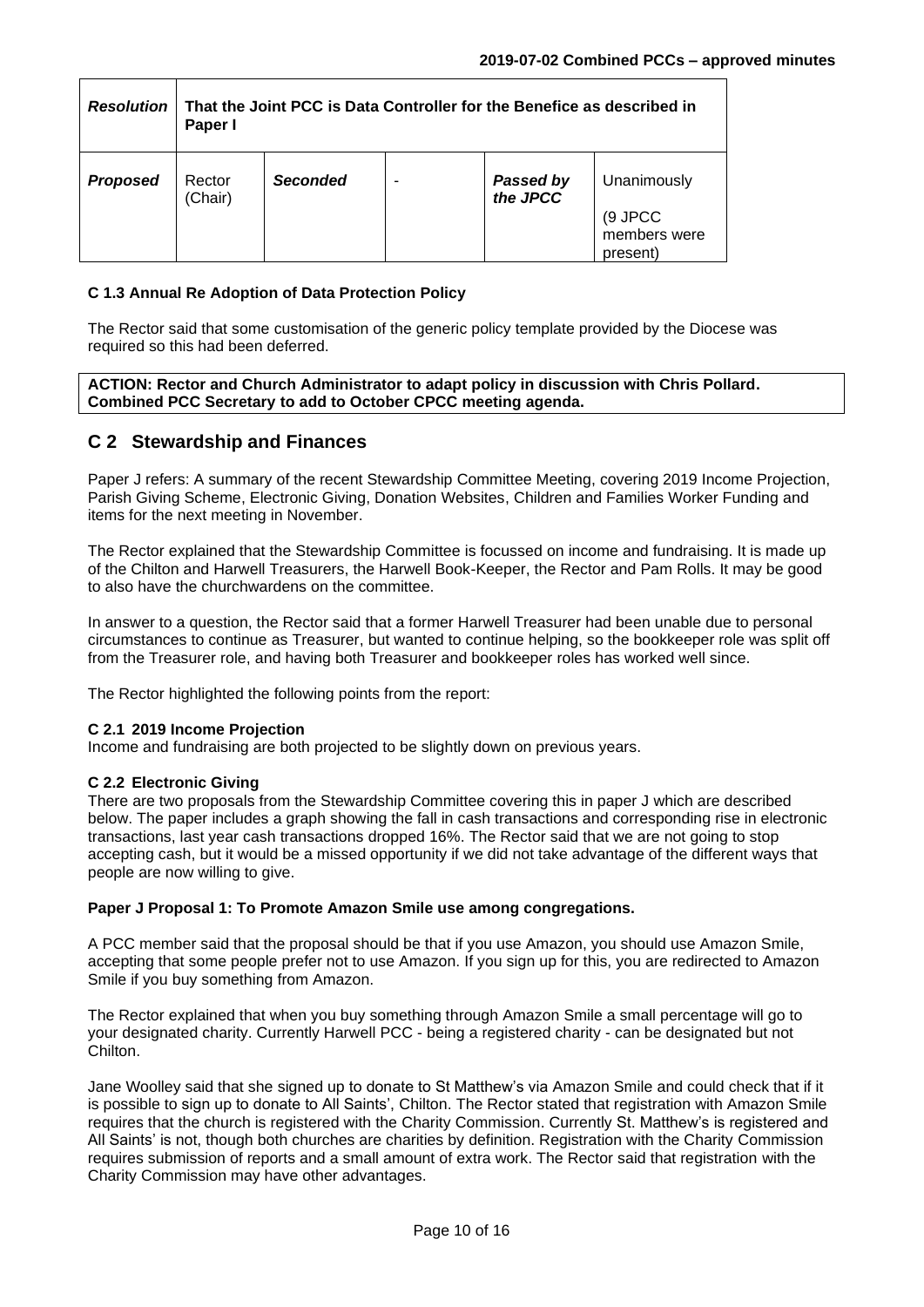There was some further discussion over who could register All Saints' as a beneficiary on Amazon Smile.

| <b>Resolution</b> | That the use of Amazon Smile is promoted among the congregations |                 |  |                               |                                                                        |
|-------------------|------------------------------------------------------------------|-----------------|--|-------------------------------|------------------------------------------------------------------------|
| <b>Proposed</b>   | Rector<br>(Chair)                                                | <b>Seconded</b> |  | <b>Passed by<br/>the JPCC</b> | 8 in favour, one<br>abstention.<br>(9 JPCC<br>members were<br>present) |

## **ACTION: Rector to talk to PCC Treasurers**

**Paper J Proposal 2: To start to use the SumUp card reader terminal, available through Parish Buying (£19 up-front charge + 1.1-1.3% transaction fee, but no monthly rental cost nor minimum charge, and so estimated to be cost effective for donations of up to £40,000 per year)**

Paper L refers (In addition to Paper J): Comparison of costs, transaction fees and features of two card readers, one each from suppliers SumUp and iZettle, made available through Parish Buying via the Church of England National Stewardship Team.

Card readers enable donation by credit or debit card or smart phone app e.g. Apple Pay. The reader needs a Wi-Fi or 3G mobile phone connection and sits alongside a tablet or smartphone on which the user selects an amount to pay and enters a PIN (if over £30). It can be used for donations or paying church fees.

The Rector also said that we need to decide the way in which the card reader is used.

Discussion ensued and the Rector answered questions including:

- There was some agreement that there was a need for a card reader.
- Several PCC members had seen these used in other churches and other locations at various events.
- Gift Aid can be used with donations made this way. Under the small donations scheme for donations under £40 you do not need a Gift Aid declaration and we claim Gift Aid for all these donations. For donations over £40 you need a Gift Aid declaration. Details will appear on the statements provided by the reader.
- It would only be suitable for retiring collections, it could not be passed around at weddings and funerals. The Rector said that he agreed but we could pick up donations from some regular attendees who are not on the Parish Giving scheme yet.
- The Rector said that there could be a cost for a tablet. A smartphone could also be used
- Quite a few people who attend occasionally don't have cash on them.
- Having a card reader at weddings and funerals could come across as rather mercenary. The Rector said that he was sensitive to this, hence the announcement before collections at regular services to pass the collecting bag along, and he would continue in the same tone.
- The Rector said that we could set up card reader plus one tablet or phone initially and obtain more if required logistically. We could get one to start with and experiment.
- The Rector said that you can use it to pay over the phone, the reader sends a text to the person's phone and they then pay, e.g. for wedding fees to the Church Administrator.
- It could be trialled for donations to Holiday Club or Fledgelings. The Rector said that we are open to donations for Fledgelings and other events but there is no charge, the policy is not changed. This will just be available should someone want to donate.
- The Rector said that there is no minimum donation. The mobile subscription fee is included.

The Rector proposed that we obtain the SumUp card reader. One difference is the payment over the phone by text message option, which is more flexible than paying by email.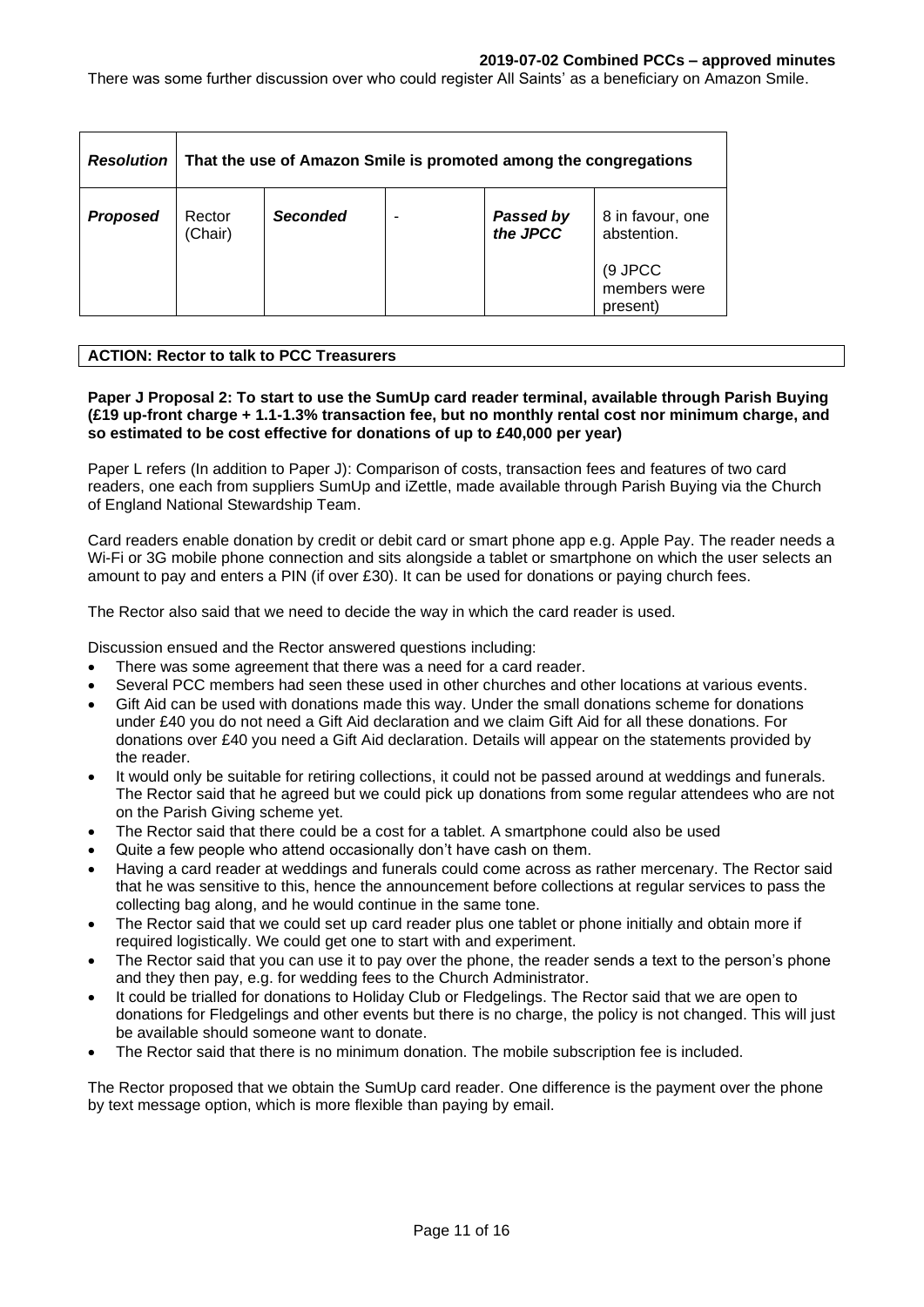| <b>Resolution</b> | To start to use the SumUp card reader terminal, available through<br><b>Parish Buying</b> |                 |  |                              |                                                            |
|-------------------|-------------------------------------------------------------------------------------------|-----------------|--|------------------------------|------------------------------------------------------------|
| <b>Proposed</b>   | Rector<br>(Chair)                                                                         | <b>Seconded</b> |  | <b>Passed by</b><br>the JPCC | 8 in favour, one<br>abstention.<br>(9 JPCC<br>members were |
|                   |                                                                                           |                 |  |                              | present)                                                   |

The Rector concluded by saying that this is new territory for us, we need to decide how and where to use it, all thoughts to him.

## **C 2.3 Donation Websites**

#### **Paper J Proposal 3: to use Church Insight Giving for each church (1% +15p charge per transaction) until Wonderful becomes available**

Harwell Treasurer Phill Johnston explained that the charity donation website "MyDonate" from BT that we use to accept donations from the Church Website, ended at the end of June. We now need to consider which to use instead. The Stewardship Committee decided to use Wonderful, which has no fees and all the donation goes to the Benefice. No other service does this and it is totally oversubscribed.

The Stewardship Committee has applied for Wonderful, but have not heard back. They are due to respond in 28 days and the application was submitted last week, so next time we meet the application may well have been accepted.

We need to use something else in the meantime. The Stewardship Committee recommend the giving function from Church Insight (who provide the Benefice's website).

The Rector said that we have used Church Insight giving on the website before with a link for Holiday Club donations.

|                 | Resolution   To use Church Insight Giving for each church until Wonderful becomes<br>available. |                 |  |                              |                                     |
|-----------------|-------------------------------------------------------------------------------------------------|-----------------|--|------------------------------|-------------------------------------|
| <b>Proposed</b> | Rector<br>(Chair)                                                                               | <b>Seconded</b> |  | <b>Passed by</b><br>the JPCC | Unanimously.                        |
|                 |                                                                                                 |                 |  |                              | (9 JPCC<br>members were<br>present) |

## **C 2.4 Children and Families Worker (CFW) Funding**

#### **Paper J Proposal 4: To aim for a 5-year extension of the CFW post (beyond December, with fund raising from Spring 2020, and a decision about re-advertising (if necessary) in summer 2020**

The Rector said that there is three years funding in place. Beyond that, the Chilton Treasurer states that the Chilton Church Hall Fund is available. The Harwell restricted fund for the CFWs has enough for 18 months more (this fund must be used for this purpose or the donations returned to the donors). As it is the Children and Families Worker's contract is due to finish at the end of 2020.

He confirmed that the five-year extension would be until December 2025 and fundraising would be required for this. We would only re-advertise if the current CFWs did not want to continue. This is quite a substantial decision so we could defer it, but not for too long, as we need to give the current CFWs Sarah Barrett and Melanie Shields job security or the opportunity to apply for other jobs if we are not extending their contracts.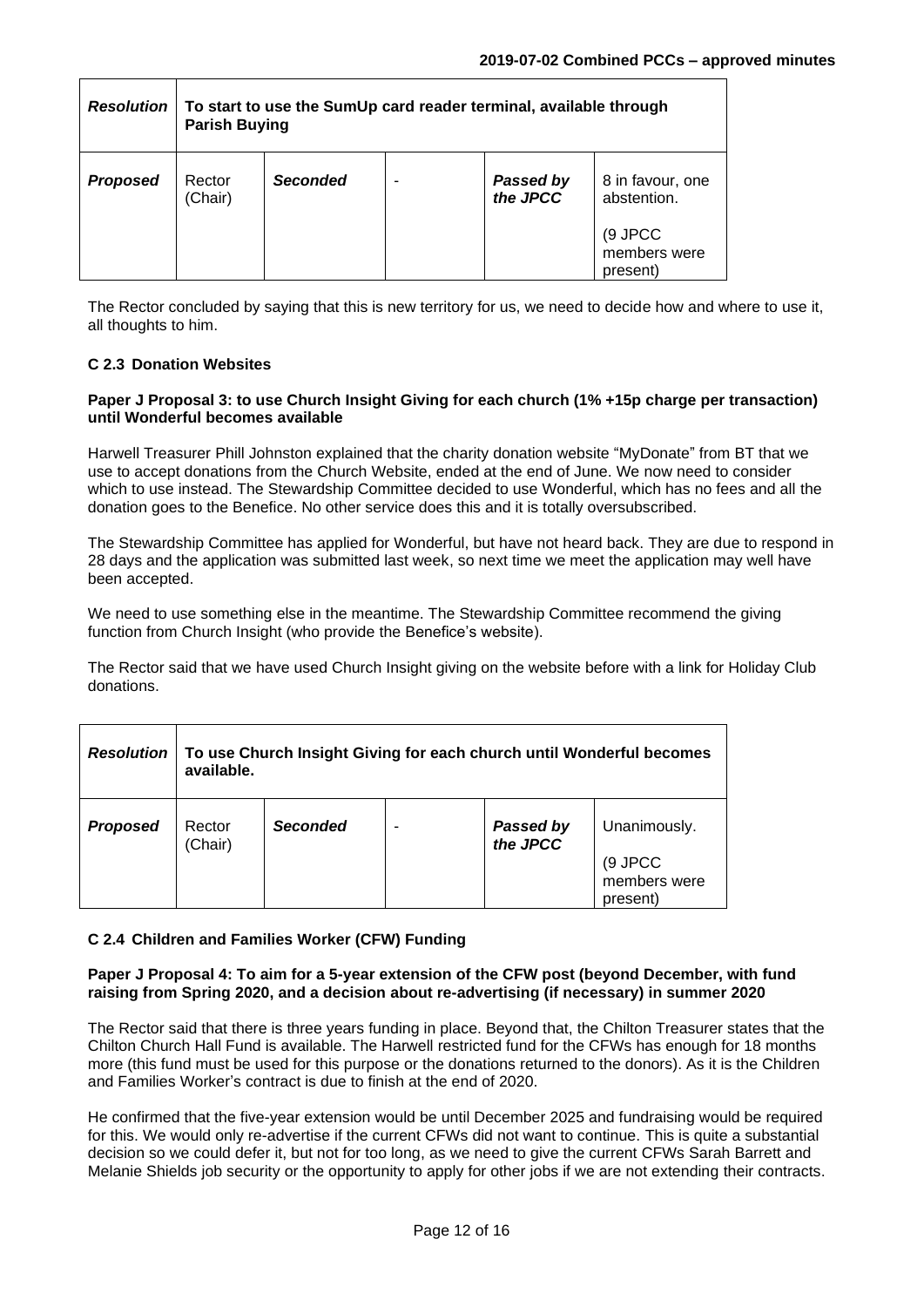There was some discussion of the timing of the fundraising campaign and when we would need to decide. It was stated that we should bear in mind that, for example, planning for the next year's Holiday Club starts as soon as the previous one has finished.

The Rector said that it was a big decision about Children and Families work over the long term. They also do some youth work. The Diocesan Common Vison Development Fund is making funding available over the next three years for churches like ours to apply for. There are other projects that we could get funding for as well, as part of an overall strategy for the next few years. It may be that we so committed to Children and Families Work that we carry on and agree to the proposal, irrespective of any decision around the Development Fund. We could consider this at the Away Day.

Discussion ensued including:

- There was some agreement that we apply for the Development funding for the CFWs. The Rector said that if we apply for funding for this, we can't then apply for funding for another project.
- We need to consider what we are going to do over the next five years, as opposed to what we are doing now, due to the change in age of the children in the Benefice and what we want to achieve. This is not to say that we don't want CFWs but the emphasis may shift e.g. more to youth work. If we are happy with what they are doing now then we can go ahead, but if we want to change it, we need to consider this further. There was some agreement to this.
- The CFWs do a lot of work both with Church children and families and those who do not attend church through Holiday Club and Fledgelings. Christians are called to be the Light of the World and they are doing just that so we should continue to back them.
- We could modify the proposal to say that we are aiming for a five-year extension and we will consider this in the context of the Common Vision funding, with the aim of fundraising in Spring 2020.
- There was agreement to the principle of extending for 5 years, subject to final details.
- If we consider funding something else, then the total of six years funding raised will stand us in good stead for anything else we apply for.

The Rector said that there will be a presentation on the Common Vision by the Bishop of Oxford in November and he will give more information about the Development Fund. The Away Day is proposed for the early part of next year. We could then make decisions about what to apply to the Common Vision fund for and what to fund in-house.

There was a short further discussion including the points already listed above.

The Rector summed up by saying that he sensed the Combined PCC wants to extend the post with funding either from the Common Vision Development Fund or in-house. There will be more information about the Common Vision in the Autumn from the Bishop's presentation. We can make decisions at the January 2020 Combined PCC meeting and consider this up to then. It would be helpful for Sarah Barrett and Melanie Shields to know this.

#### **ACTION: Rector to inform Children and Families' Workers of CPCC decision and schedule vision and funding discussions between now and early 2020**

The Rector concluded by saying that we will formalise this in the early part of next year and decide on funding. He does not want the funding sequence to run on too long.

## **C 2.5 Next Stewardship Committee Meeting**

A PCC member said that "Friends Scheme Options" is listed. The Rector said that this is run for St. Matthews' via a facebook page. Chilton does not have a scheme as yet. It has raised some money. Liz Roberts who administers the page should be asked to comment.

## **C 3 Safeguarding**

## **C 3.1 Update and Plans**

Paper B refers: Safeguarding Report July 2019, submitted by Mel Gibson and reproduced here:

Judith Gold and myself are carrying out DBS checks for helpers of the Holiday Club who have not had a DBS check or it has run out. Most people are OK because the DBS certificate lasts 5 years.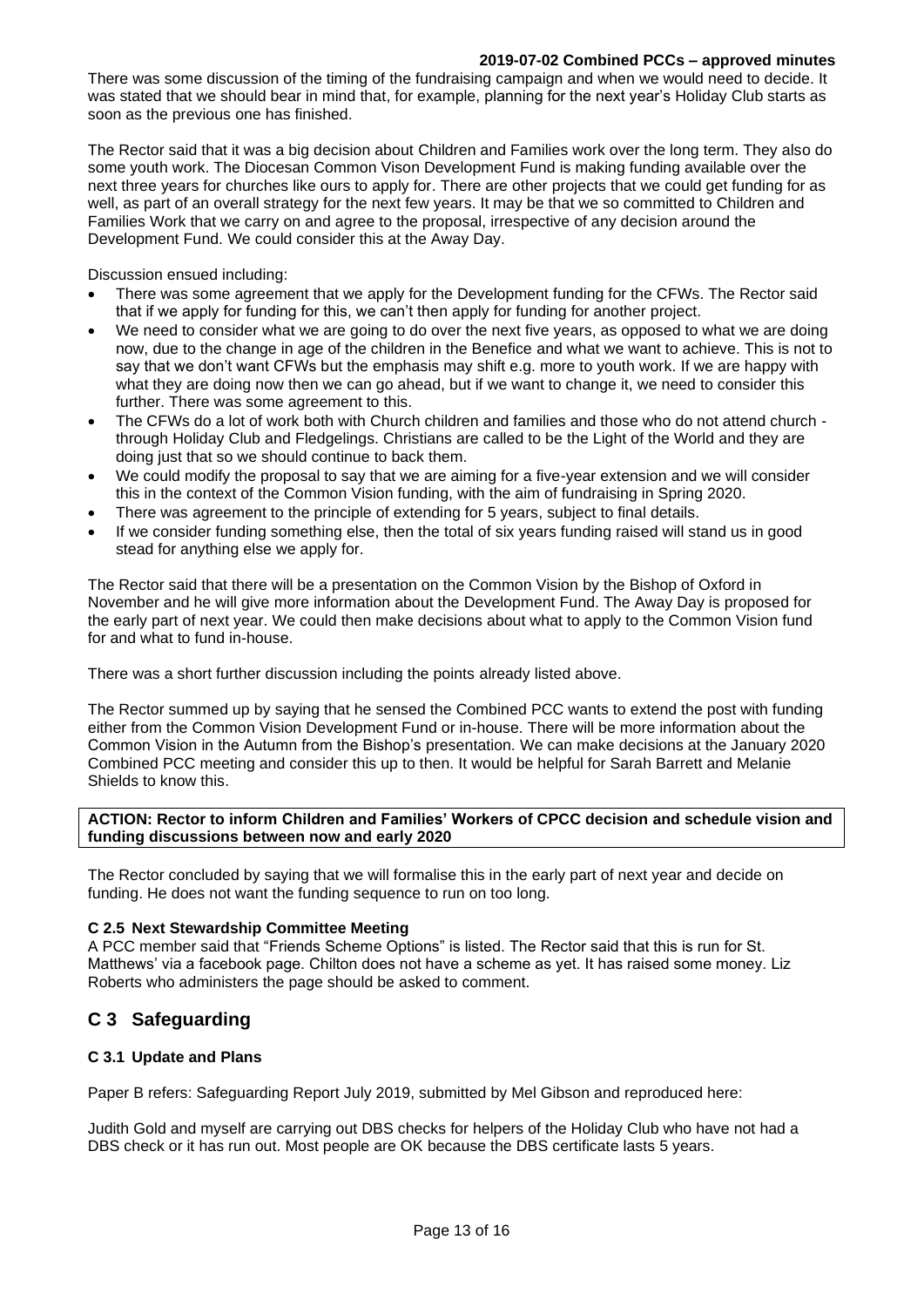There has been an e-mail from Oxford Safeguarding Team asking if we can put information on our Church Website so that other churches know who to contact. I am looking at this and any implications to Harwell and Chilton Churches and will report at the next meeting after discussions with Jonathan.

Mel Gibson. (Safeguarding Officer)

The Rector added that he had put the information on the website.

## **C 4 Staffing and Leadership**

## **C 4.1 Update and Plans**

The Rector reported that Eliza Wheaton is exploring her vocation and met with the Deanery Vocational Advisor who had suggested preaching practice. She has preached three times and the Rector is planning to schedule her to preach again.

## **C 4.2 Lead Academy**

Paper K refers: Description of Lead Academy course and meetings so far:

Lead Academy works with the Oxford Diocese to provide leadership training to leaders in local churches. They provide a two-year program linking leadership coaches with a group of similar local churches. There are four two-day courses during the two years and visits from a leadership coach in between. Between four and six people from each church participate. The program costs £1,400, half is paid by the Diocese leaving £700 to be paid by the Benefice, split between the parishes, Harwell paying £233 and Chilton paying £117 per year for two years. The Staff Team have attended a presentation on this by the Diocese. The program is due to start in October.

The Rector said that he recommended that we engage with this program. We would like to send seven delegates rather than six, to engage with a wider group in church. These will be: The Rector, Associate Minister, Church Administrator, one of the Children and Families' Workers, and at least one Chilton and one Harwell Churchwarden. There was some discussion and explanation of this selection.

The Rector said that the Staff team are enthusiastic and the Senior Leadership Team have discussed this and agreed so this is being proposed for agreement by the Combined PCC.

Discussion ensued:

- This sounds like a good scheme, but it has a significant time commitment when we are also considering the Common Vision fund amongst other activities. The Rector said that he hoped that the commitments would fit together but acknowledged that it was more time to be spent.
- People spend a lot of time doing tasks and activities, but time can be wasted through a lack of "joined up thinking". This program would help us focus and make our efforts more effective. It would provide strategic benefits from the time spent.
- Hazel Benton has been a leadership coach for a number of years and said that the key attraction of the scheme is seeing the leadership coach between sessions. They can help us consider how we use the things learned and how we improve and build on what we are doing. They may ask about a specific task, "what are you not doing instead?", as you cannot keep adding more and more tasks. They may also suggest that we stop doing less-effective activities. The Rector said that he accepted that this may be one outcome. The biggest commitment is the two days every six months.
- The program sounds good and very good value for money. We need to consider the time commitment for the delegates.

There was discussion about who could authorise the spending of funds. Jane Woolley said that the Standing Committee of each PCC can authorise urgent spends. It was stated that the Standing Committees would hopefully take note of the Combined PCC's decision.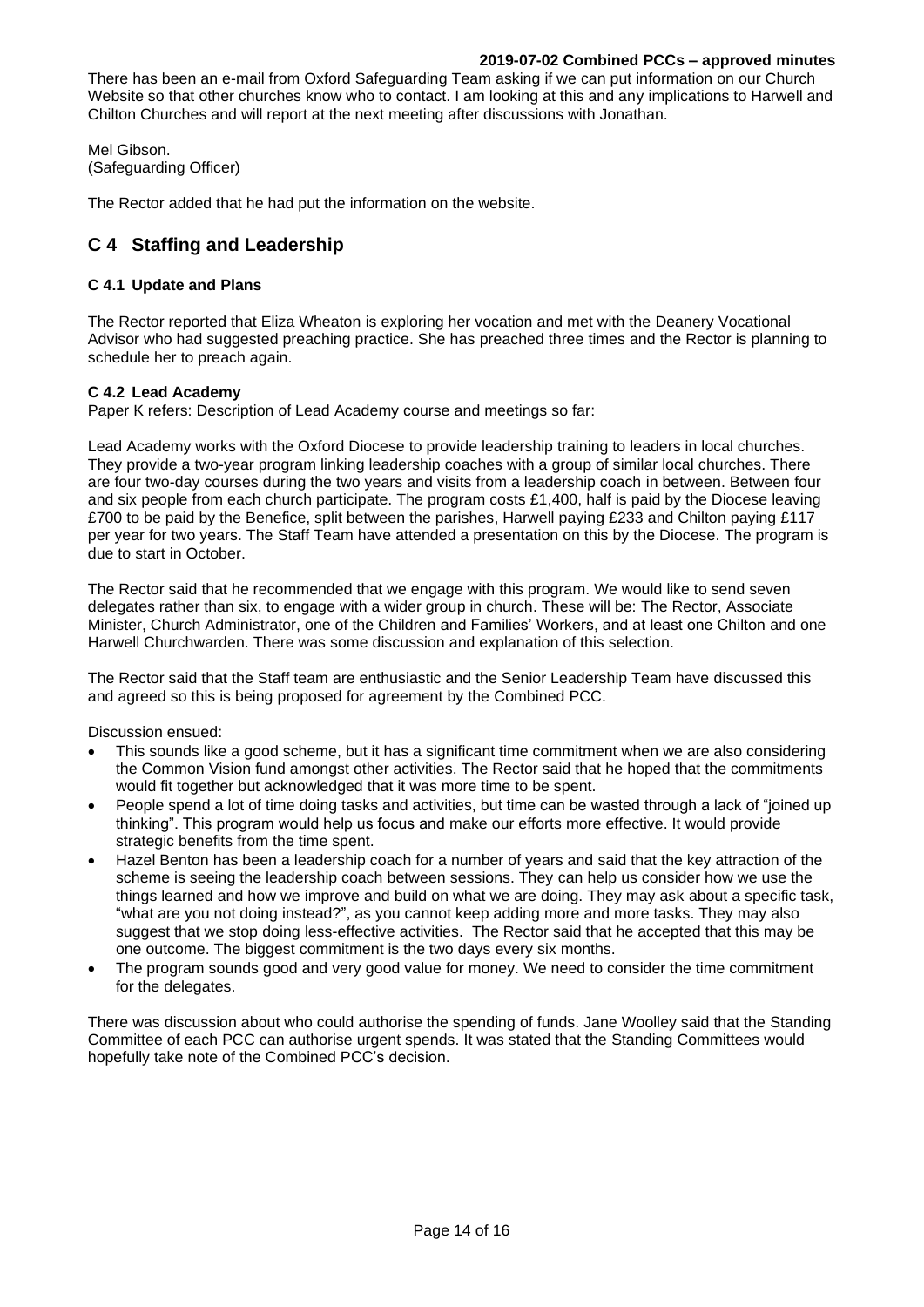| <b>Resolution</b> | For Harwell and Chilton Churches to join the Lead Academy learning<br>community for two years from October 2019 at a total cost of £700. |          |   |                       |                                     |
|-------------------|------------------------------------------------------------------------------------------------------------------------------------------|----------|---|-----------------------|-------------------------------------|
| <b>Proposed</b>   | Rector<br>(Chair)                                                                                                                        | Seconded | ۰ | Passed by<br>the JPCC | Unanimously.                        |
|                   |                                                                                                                                          |          |   |                       | (9 JPCC<br>members were<br>present) |

The Rector said that he was keen that all of the PCCs are engaged in the program too, so the delegates will be giving a debrief after each course to PCC members and provide an opportunity to input during the two day sessions.

## **C 4.3 Permission to Assist at Communion**

The Rector said that this item is deferred pending preparation of required discussions and documentation.

#### **C 4.3 Employment Committee – New Chair**

The Rector reported that Jean Barton had stood down from Chair of this committee, and stood down from the PCC. He thanked Jean Barton for her work in establishing the Committee and leading it through the first stages.

He had asked Hazel Benton to take over and suggested that she would make an excellent Chair. Jane Woolley confirmed that staffing issues are delegated to the Joint PCC and so a resolution here was in order.

| <b>Resolution</b> | Hazel Benton to be Chair of the Employment Committee |                 |  |                              |                                                     |
|-------------------|------------------------------------------------------|-----------------|--|------------------------------|-----------------------------------------------------|
| <b>Proposed</b>   | Rector<br>(Chair)                                    | <b>Seconded</b> |  | <b>Passed by</b><br>the JPCC | Unanimously.<br>(9 JPCC<br>members were<br>present) |

The Rector thanked Hazel Benton for agreeing to do this.

## **C 4.4 PCC and SLT Away Day**

See earlier discussion in item C 2.4.

#### **ACTION: Rector to conduct Doodle poll of PCC members for availability and select the best date.**

#### **C 4.6 Staffing Review**

The Rector said that we had touched on this in the discussion on Children and Families Work (item C 2.4) and it is part of a bigger vision.

## **C 5 Wider Church**

#### **C 5.1 Deanery and Diocesan Synod**

The Rector said that the Deanery Synod was meeting tonight and our representatives are attending. We also have two representatives on the Diocesan Synod which is unusual for one benefice.